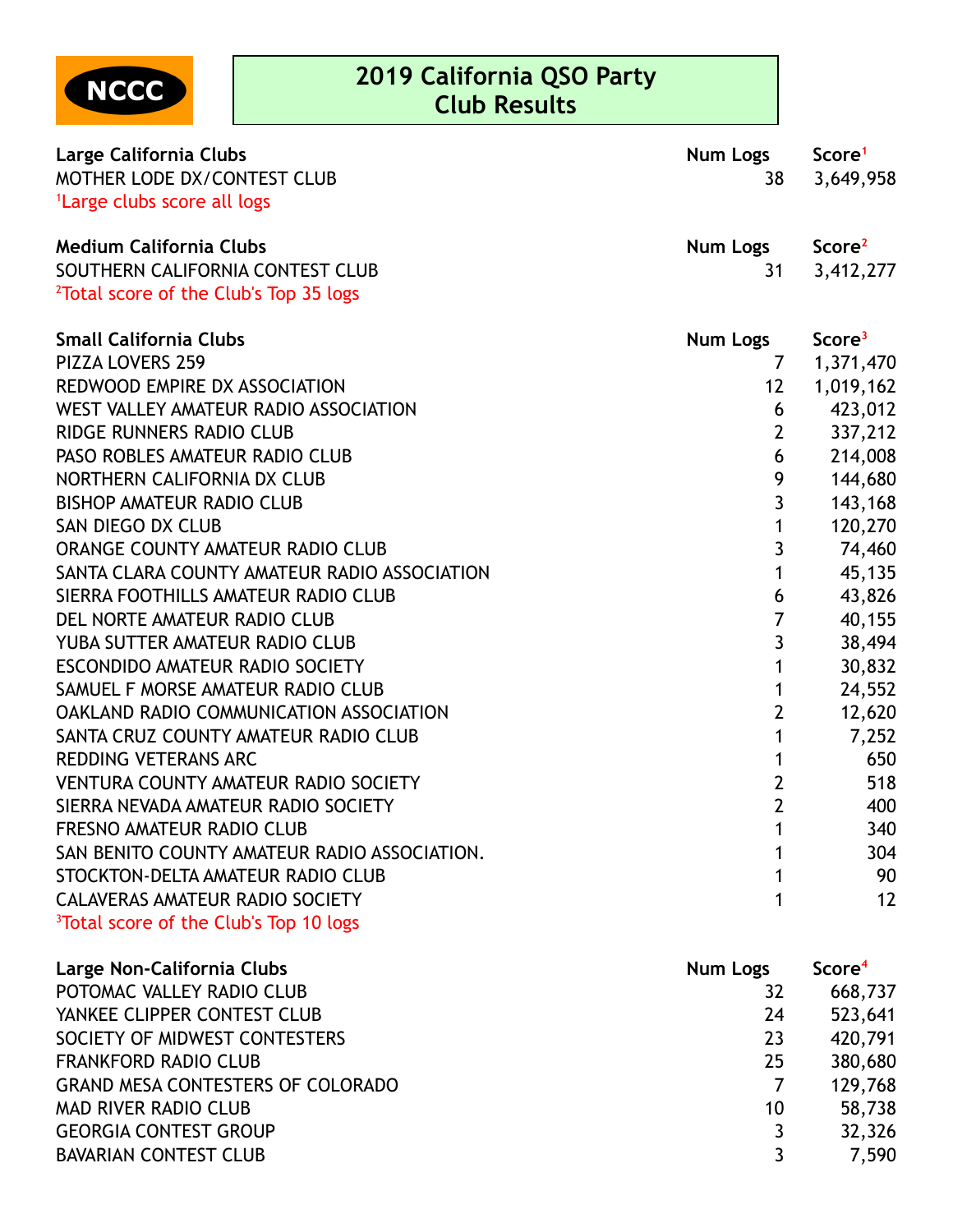

## **2019 California QSO Party Club Results**

| Large Non-California Clubs                         | <b>Num Logs</b>         | Score <sup>4</sup> |
|----------------------------------------------------|-------------------------|--------------------|
| <sup>4</sup> Large clubs score all logs            |                         |                    |
|                                                    |                         |                    |
| <b>Medium Non-California Clubs</b>                 | <b>Num Logs</b>         | Score <sup>5</sup> |
| <b>CONTEST CLUB ONTARIO</b>                        | 33                      | 752,701            |
| <b>TENNESSEE CONTEST GROUP</b>                     | 25                      | 537,524            |
| <b>FLORIDA CONTEST GROUP</b>                       | 17                      | 318,170            |
| <sup>5</sup> Total score of the Club's Top 35 logs |                         |                    |
| <b>Small Non-California Clubs</b>                  | <b>Num Logs</b>         | Score <sup>6</sup> |
| ARIZONA OUTLAWS CONTEST CLUB                       | $12 \overline{ }$       | 553,329            |
| <b>CENTRAL OREGON DX CLUB</b>                      | 1                       | 220,922            |
| <b>ALABAMA CONTEST GROUP</b>                       | 11                      | 200,663            |
| MINNESOTA WIRELESS ASSOCIATION                     | 13                      | 164,398            |
| SOUTH EAST CONTEST CLUB                            | 8                       | 157,369            |
| <b>DFW CONTEST GROUP</b>                           | 10                      | 152,334            |
| NIAGARA FRONTIER RADIOSPORT                        | 10                      | 138,178            |
| <b>WESTERN WASHINGTON DX CLUB</b>                  | 9                       | 135,262            |
| WILLAMETTE VALLEY DX INC CLUB                      | 8                       | 124,536            |
| <b>KANSAS CITY CONTEST CLUB</b>                    | 5                       | 122,834            |
| <b>CENTRAL TEXAS DX AND CONTEST CLUB</b>           | 5                       | 108,343            |
| <b>SWAMP FOX CONTEST GROUP</b>                     | 6                       | 98,330             |
| NORTH TEXAS CONTEST CLUB                           | $\overline{2}$          | 86,532             |
| ORCA DX AND CONTEST CLUB                           | 5                       | 59,884             |
| RADIO CLUB OF REDMOND                              | $\overline{\mathbf{3}}$ | 55,809             |
| <b>BIG SKY CONTESTERS</b>                          | $\overline{2}$          | 47,169             |
| <b>TEXAS DX SOCIETY</b>                            | 5                       | 47,059             |
| <b>GREAT PLACES CONTEST CLUB</b>                   | 1                       | 45,030             |
| <b>KENTUCKY CONTEST GROUP</b>                      | 3                       | 43,106             |
| <b>MAUI ARC</b>                                    | 1                       | 38,864             |
| FORT SMITH AREA AMATEUR RADIO CLUB                 | 1                       | 35,563             |
| <b>MARITIME CONTEST CLUB</b>                       | 3                       | 34,177             |
| HUDSON VALLEY CONTESTERS AND DXERS                 | $\overline{3}$          | 31,782             |
| <b>METRO DX CLUB</b>                               | $\overline{\mathbf{4}}$ | 30,892             |
| PORTAGE COUNTY AMATEUR RADIO SERVICE               | $\overline{2}$          | 23,984             |
| <b>GREAT SALT LAKE CONTEST CLUB</b>                | 1                       | 19,061             |
| <b>XEDXERS</b>                                     | 1                       | 15,933             |
| <b>SLOVAK CONTEST GROUP</b>                        | 1                       | 15,867             |
| SOUTH TEXAS DX AND CONTEST CLUB                    | $\overline{2}$          | 14,966             |
| <b>CONTEST GROUP DU QUEBEC</b>                     | $\overline{2}$          | 14,625             |
| SNOHOMISH COUNTY HAMS CLUB                         | $\overline{2}$          | 13,913             |
| <b>IOWA DX AND CONTEST CLUB</b>                    | $\mathbf{1}$            | 12,402             |
| NEW PROVIDENCE AMATEUR RADIO CLUB                  | $\overline{2}$          | 11,768             |
| NORTH COAST CONTESTERS                             | 1                       | 11,718             |